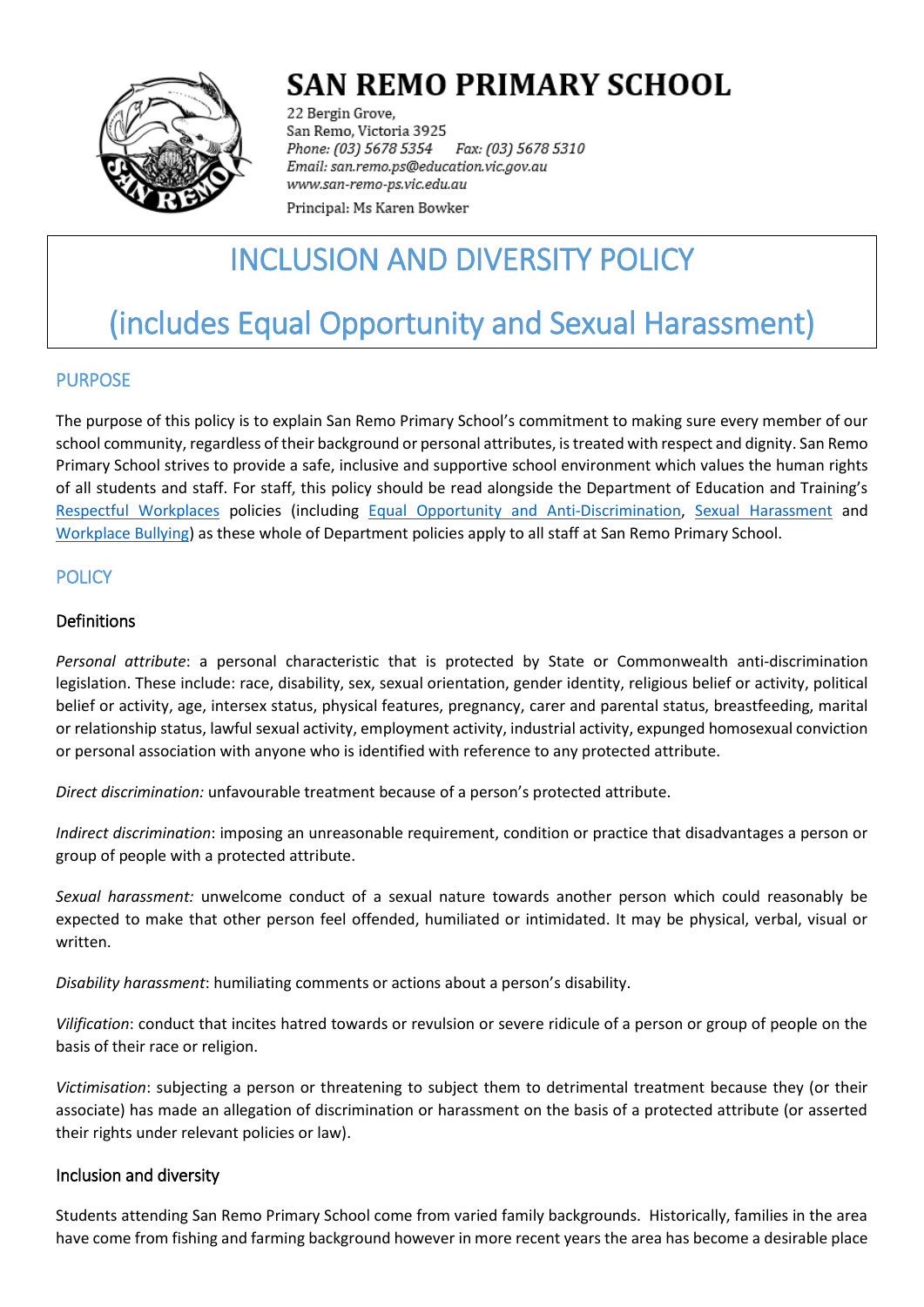to live for people from a broader variety of backgrounds. Some family members commute to Melbourne for work, other families are either self-employed or employed in a range of businesses in the area. There is a strong link with families to the tourism industry. The school attracts students from the township of San Remo to Bass on the mainland and from Cape Woolamai on Phillip Island.

San Remo Primary School is committed to creating a school community where all members of our school community are welcomed, accepted and treated equitably and with respect regardless of their backgrounds or personal attributes such as race, language, religious beliefs, gender identity, disability or sexual orientation so that they can participate, achieve and thrive at school.

San Remo Primary School acknowledges and celebrates the diversity of backgrounds and experiences in our school community and we will not tolerate behaviours, language or practices that label, stereotype or demean others. At San Remo Primary School we value the human rights of every student and we take our obligations under antidiscrimination laws and the Charter of Human Rights and Responsibilities seriously.

San Remo Primary School will:

- Actively nurture and promote a culture where everyone is treated with respect and dignity
- ensure that students are not discriminated against (directly or indirectly) and where necessary, are reasonably accommodated to participate in their education and school activities (e.g. schools sports, productions and assemblies) on the same basis as their peers
- acknowledge and respond to the diverse needs, identities and strengths of all students
- encourage empathy and fairness towards others
- challenge stereotypes that promote prejudicial and biased behaviours and practices
- contribute to positive learning, engagement and wellbeing outcomes for students
- respond to complaints and allegations appropriately and ensure that students are not victimised.

The whole school Bounce Back program is explicitly taught and supports positive culture. The development and implementation of the 'Respectful Relations' curriculum is being introduced and will succeed Bounce Back gradually over the next twelve month period. Respectful Relations involves developing students' skills, attitudes and understanding of gender inequality, respectful, equal and non-violent relationships.

Bullying, unlawful discrimination, harassment, vilification and other forms of inappropriate behaviour targeting individuals or groups because of their personal attributes will not be tolerated at San Remo Primary School. We will take appropriate measures, consistent with our *Student Wellbeing and Engagement* and *Bullying* policies to respond to students who demonstrate these behaviours at our school.

Students who may have experienced or witnessed this type of behaviour are encouraged to speak up and to let their teachers, parents or carers know about those behaviours to ensure that inappropriate behaviour can be addressed.

#### **Reasonable adjustments for students with disabilities**

San Remo Primary School also understands that it has a legal obligation to make reasonable adjustments to accommodate students with disabilities. A reasonable adjustment is a measure or action taken to assist students with disabilities to participate in their education on the same basis as their peers. Reasonable adjustments will be made for students with disabilities in consultation with the student, their parents or carers, their teachers and if appropriate, their treating practitioners. For more information about support available for students with disabilities, and communicating with us in relation to a student's disability, please refer to our school's *Student Wellbeing and Engagement* policy for further information.